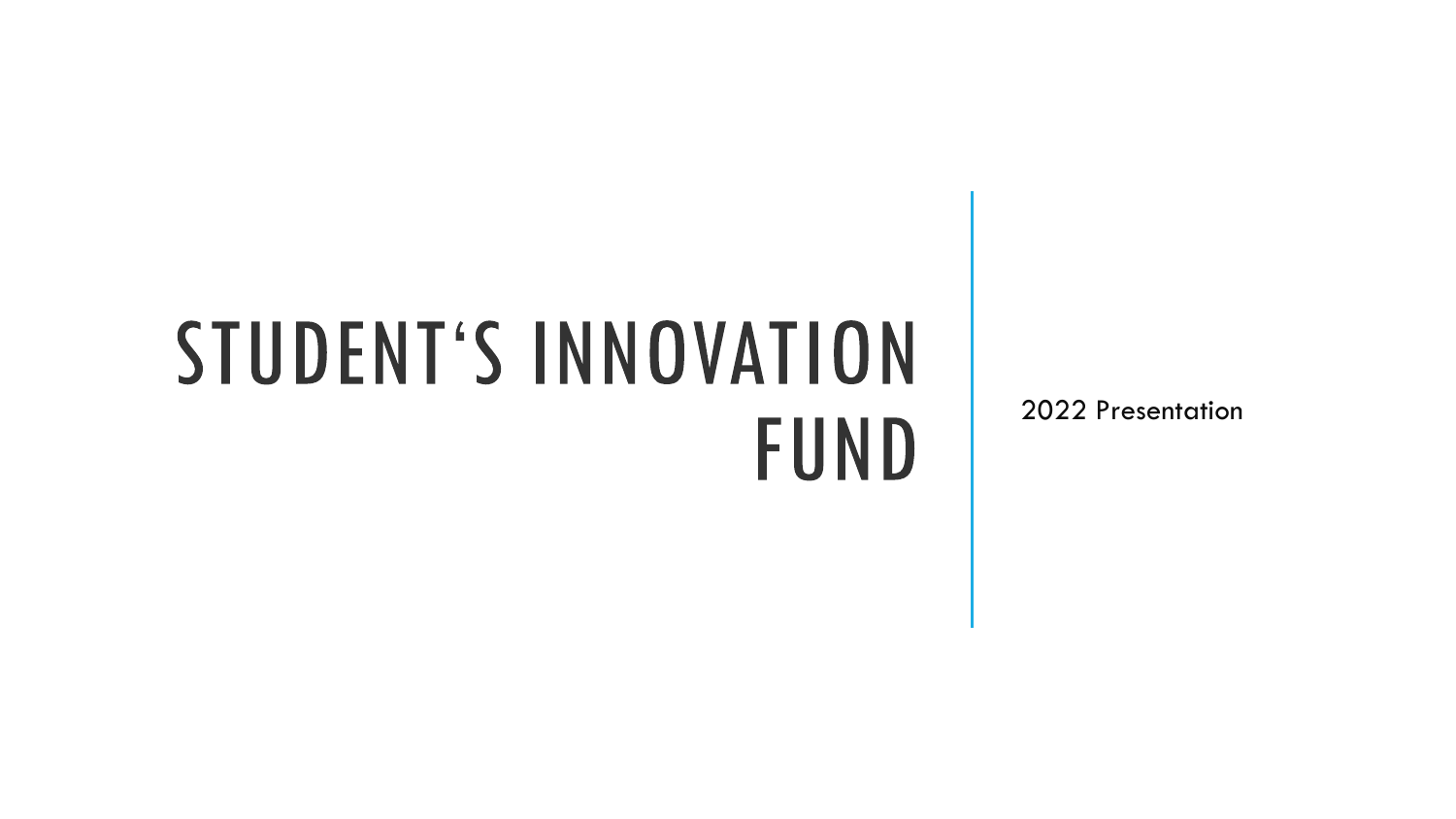### GOALS

The goal of the fund is to give universities, research institutes and companies a chance to hire undergraduate and master's students at universities for summer jobs in ambitious and demanding **research- and development projects.**



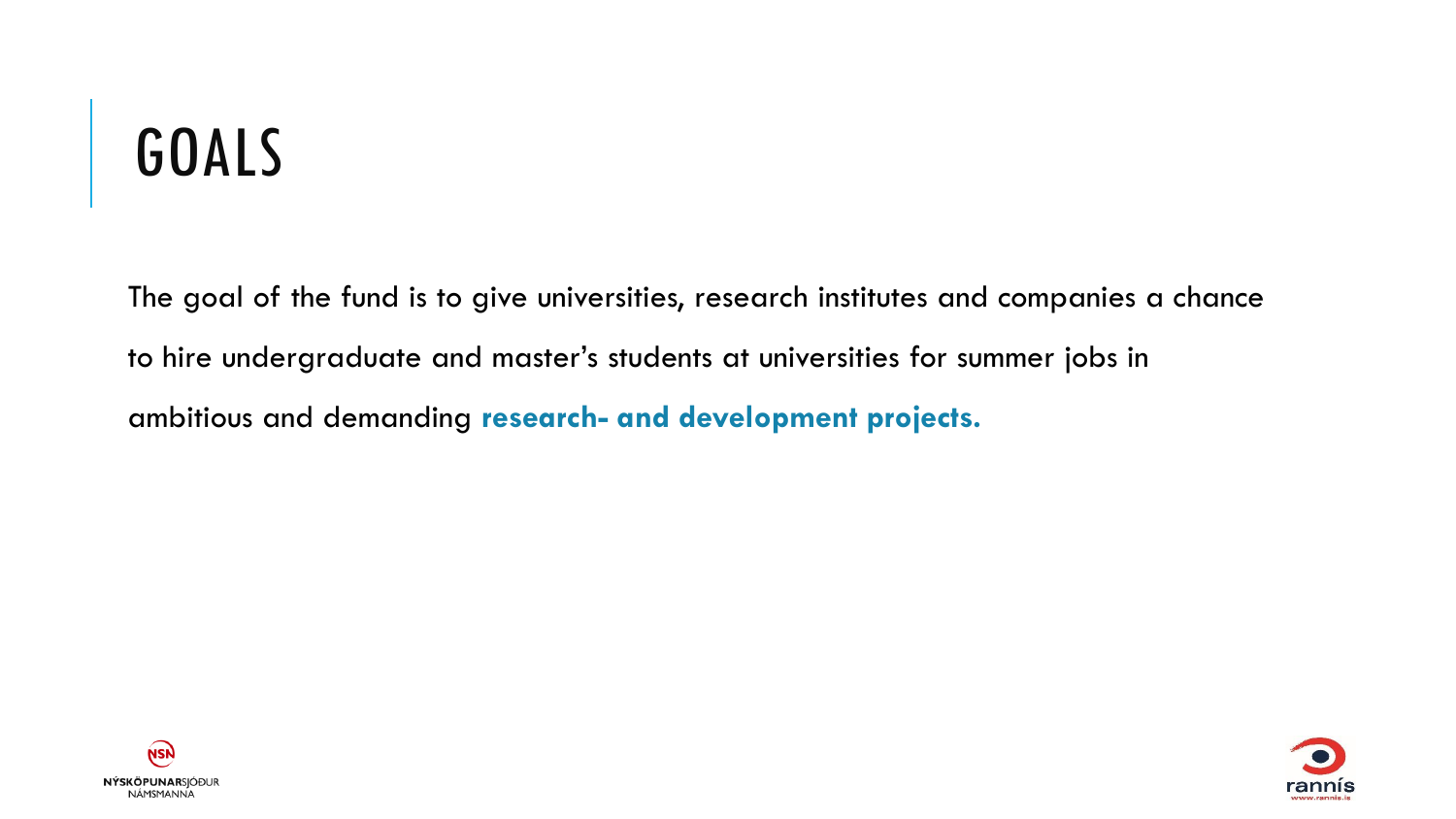#### WHO CAN APPLY

Undergraduate and master's students at university

Experts within universities, research institutes and companies who wish to hire university students for summer jobs in research

Grants are awarded for individual and group projects (no maximum number of students for each project)



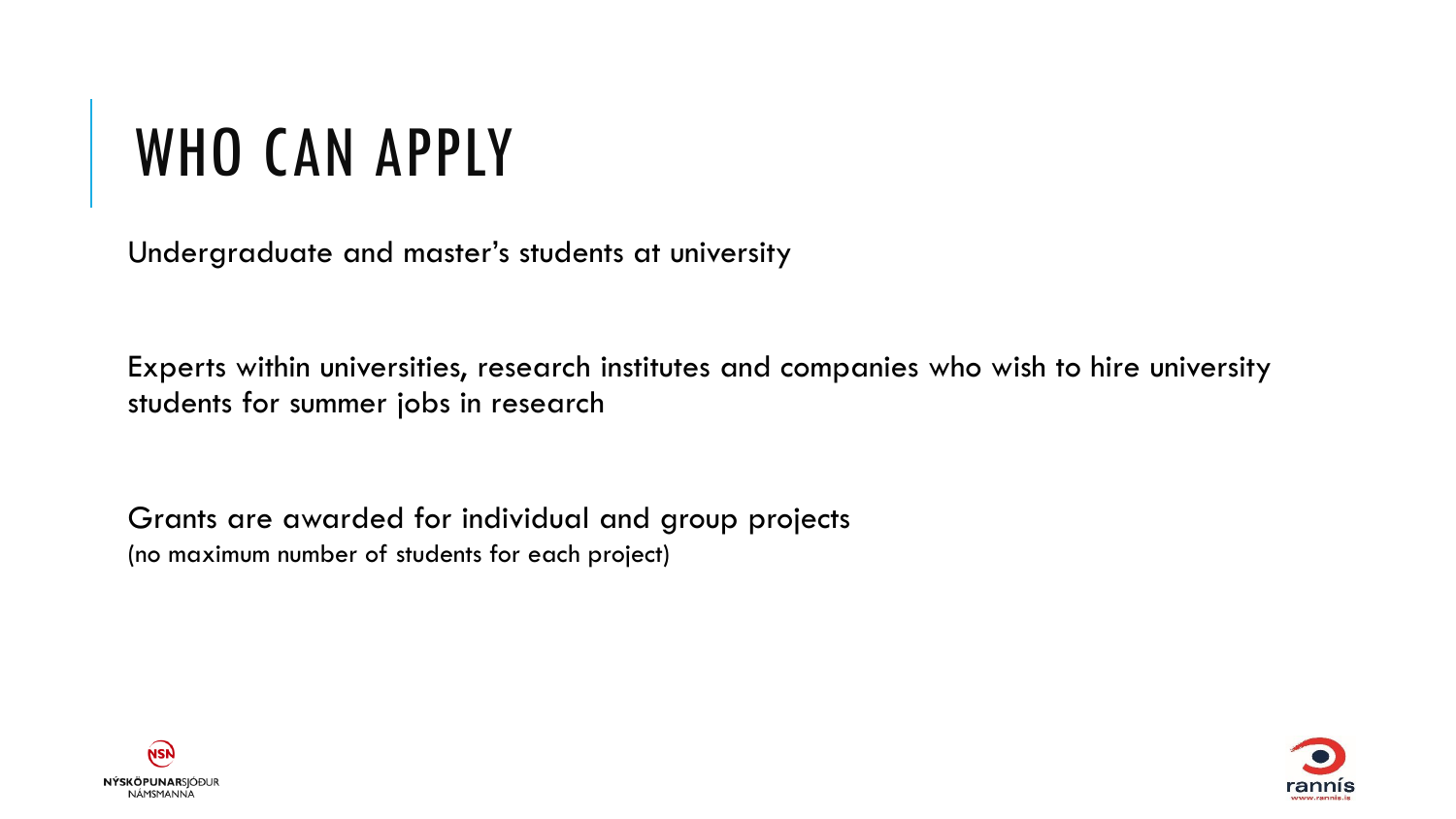#### APPLICATIONS AND GRANTS

The deadline for applications is until Monday, February 14, at 15pm Grant allocation is planned for end of March/beginning of April 2022

Grant amount: 340 thousand kr. per month for each student

80% of the grant is paid out when the contract is signed and 20% when the final report is turned in

Grants are taxable, withholding tax is not accounted



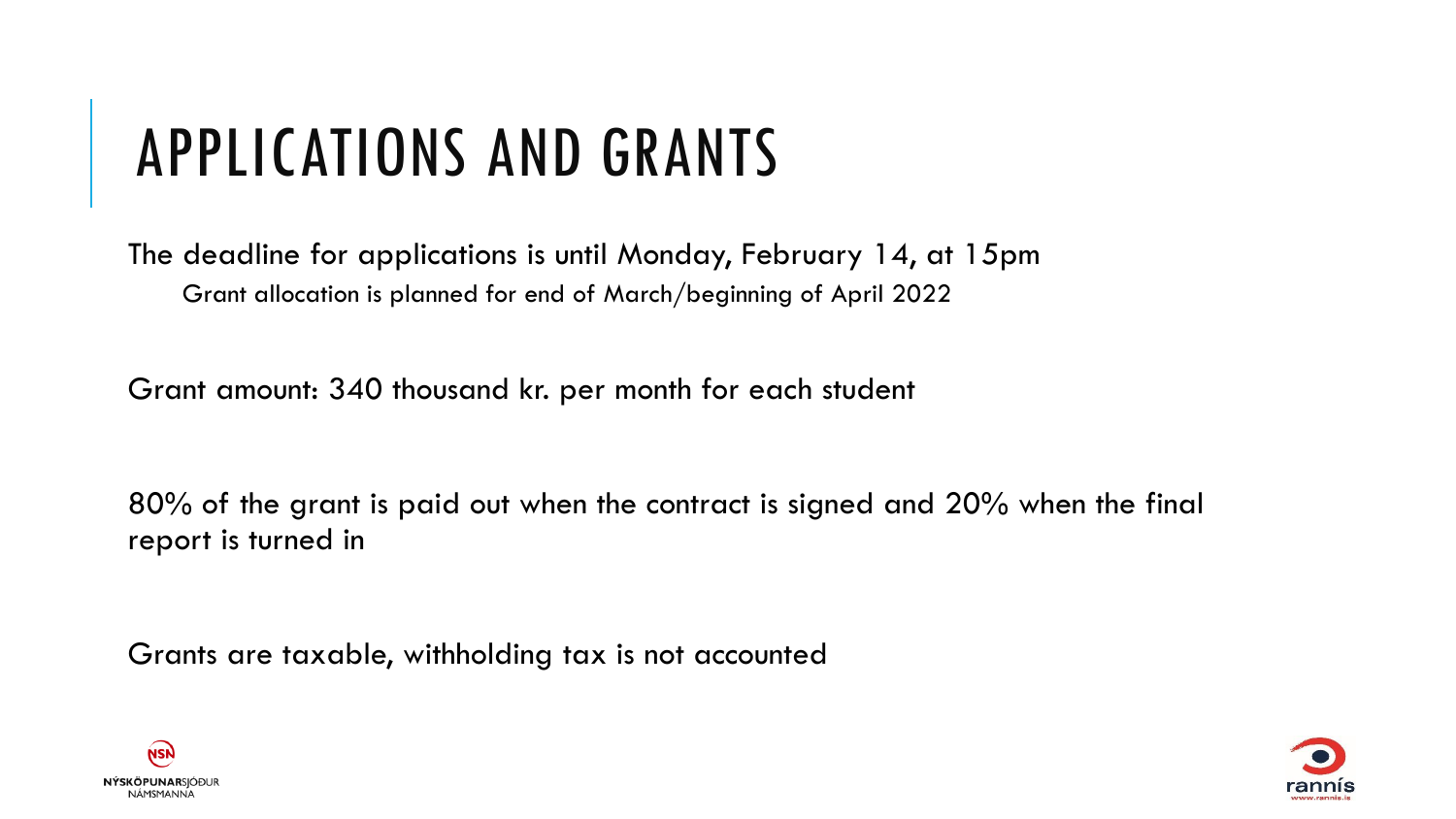#### APPLICATIONS AND GRANTS

Project work is intended to be within in the summer months, June, July and August

– maximum grant per student is 3 months

In fall, students turn in a final reports on the project's progress and conclusions.

The best projects are nominated for the President's innovation award



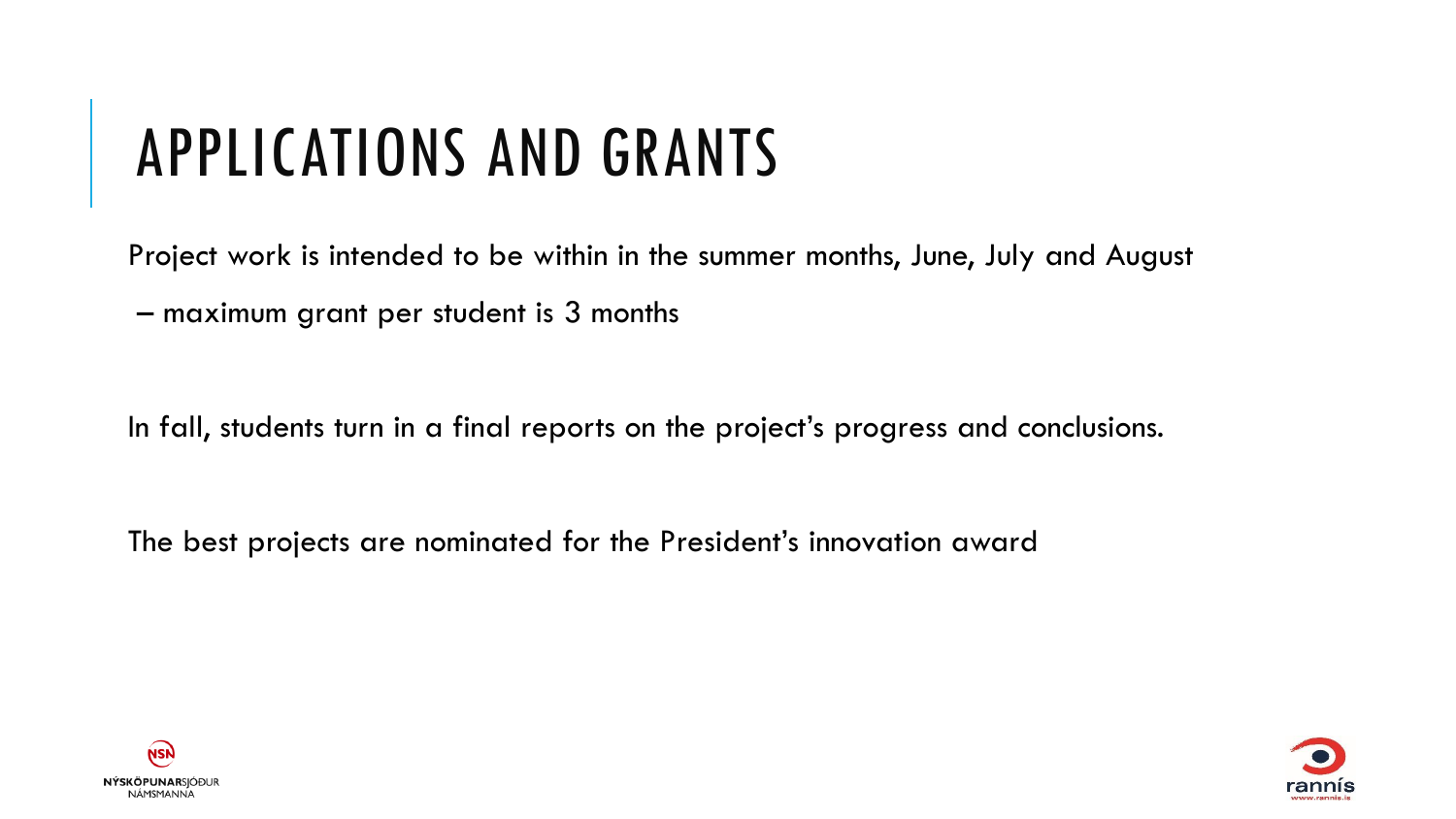#### THE PRESIDENT'S INNOVATION AWARD

The President of Iceland's Innovation Award is given each year to students who have done outstanding work on solving a project supported by the Icelandic Student Innovation Fund.

Each year, 6-10 projects have been designated first-class projects, nominated to the President's Innovation Award and given special recognition. Only one project can win the presidential award itself.

The award was first given in 1996 and have since been given each year at a ceremony in Bessastaðir.



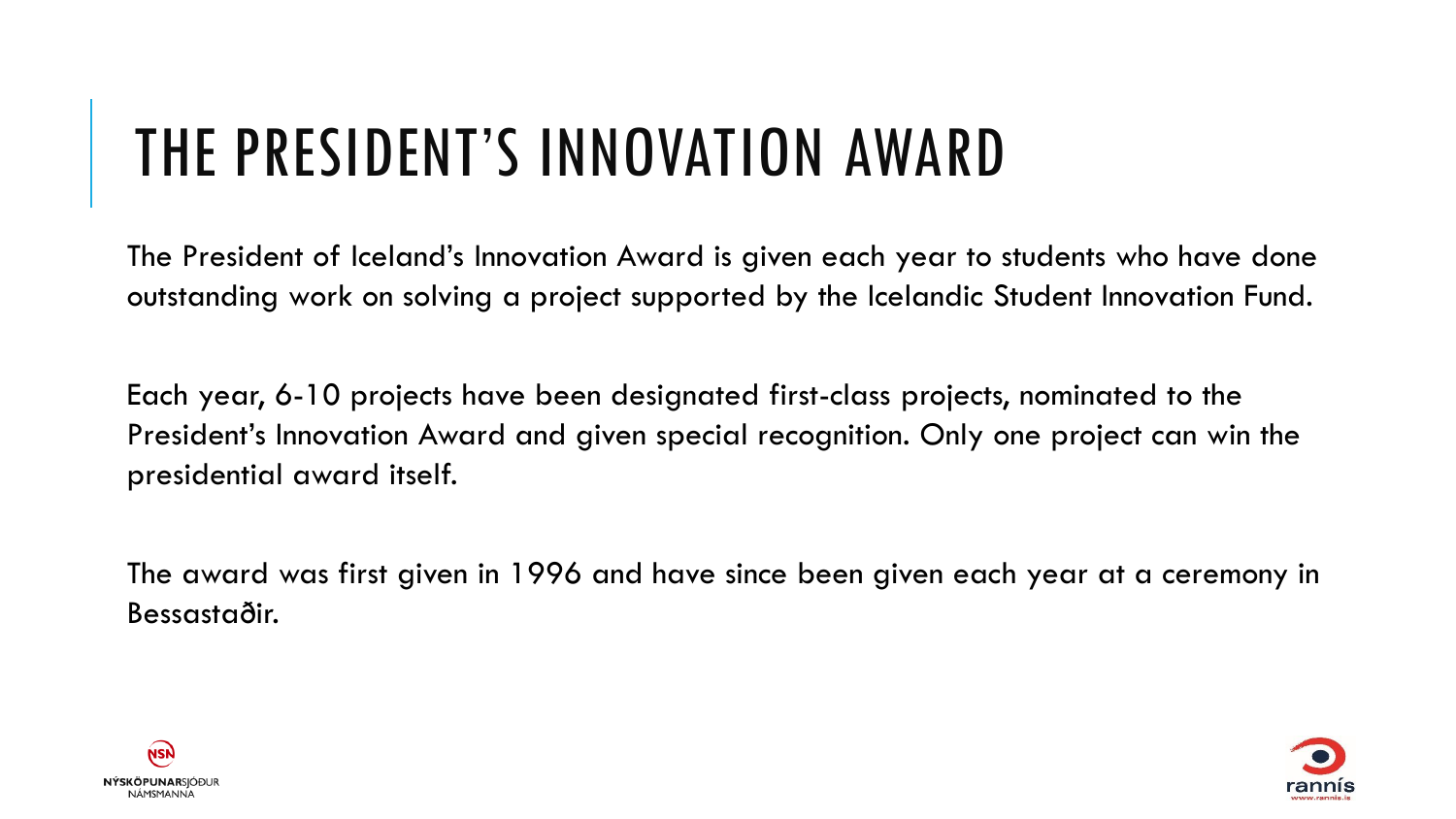#### THE PROJECT

The project must be a research- or development project

A supervisor must be designated

-Can be from a university, research institute or company

The project cannot be a student's final dissertation or thesis work



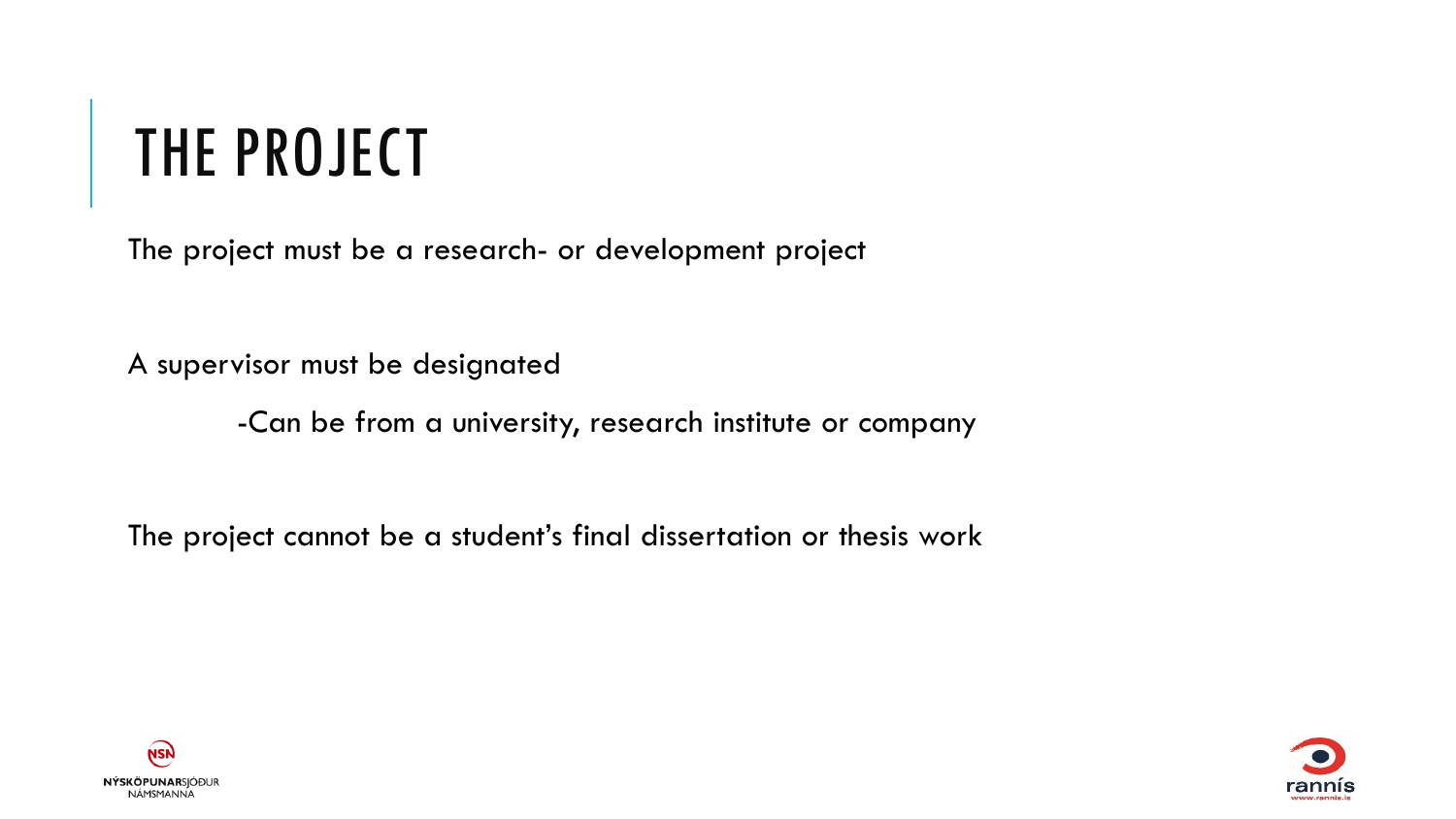#### SUPERVISORS AND SUPERVISION

Supervisors in projects funded by the Icelandic Student Innovation Fund are responsible for their projects. This includes providing the student facilities to do their work on the project, guiding them in their work and providing necessary information

Supervisors also have to sign the final report

Turning in a final report is a prerequistite for getting further grants from the fund



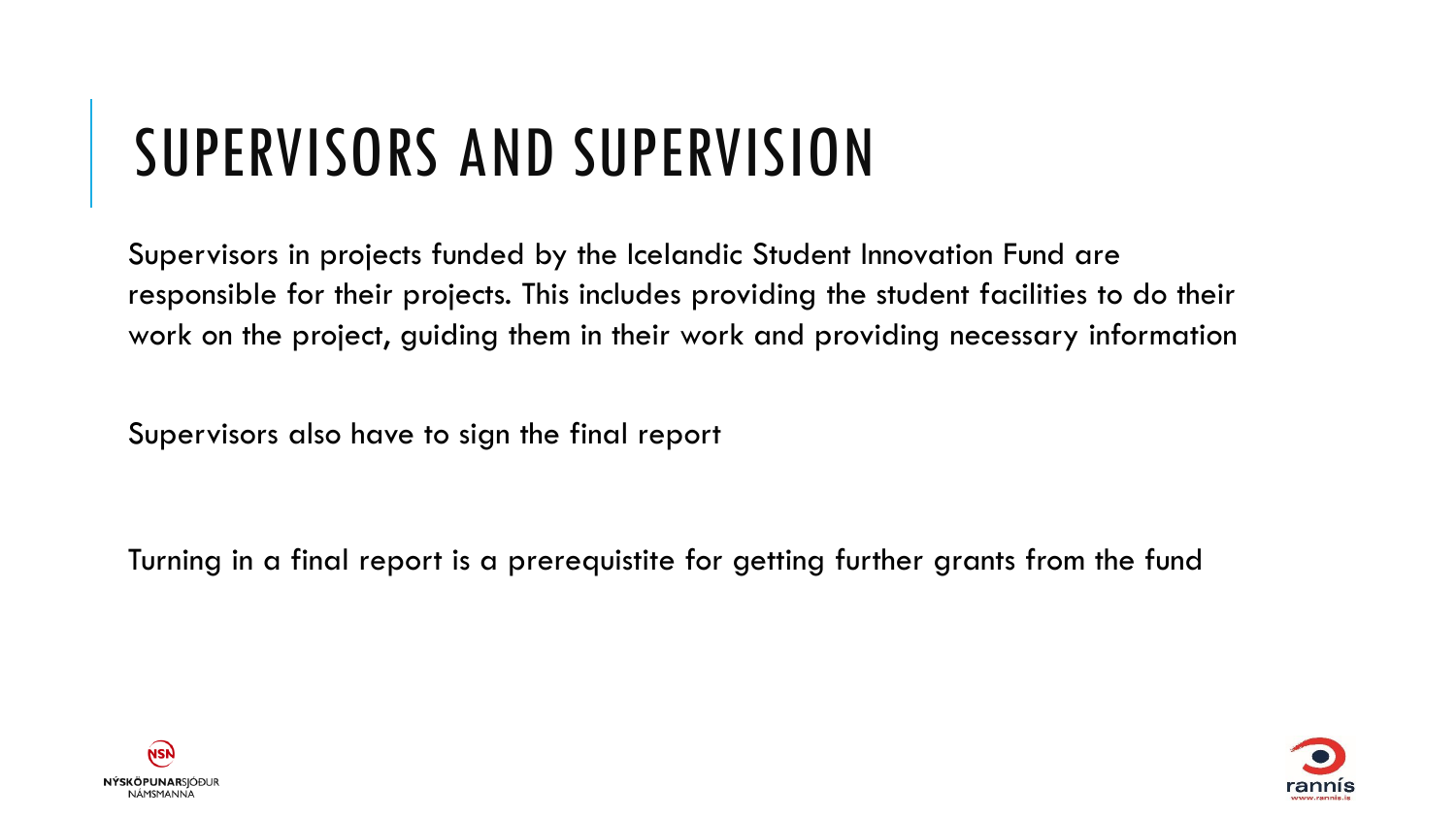#### SPECIALIST COUNCILS AND EVALUATION

#### **There are six councils**

- **1. Arts and humanities**
- **2. Social sciences, law and education**
- **3. Natural sciences**
- **4. Biology, clinical research and public health**
- **5. Science and mathematics**
- **6. Engineering and technological science**

**Grants are evaluated based on**

**1. Innovation**

**2. Utilization**

**3. Methodology**

**4. Project schedule**

- **5. Connections (collaboration)**
- **6. Independence**



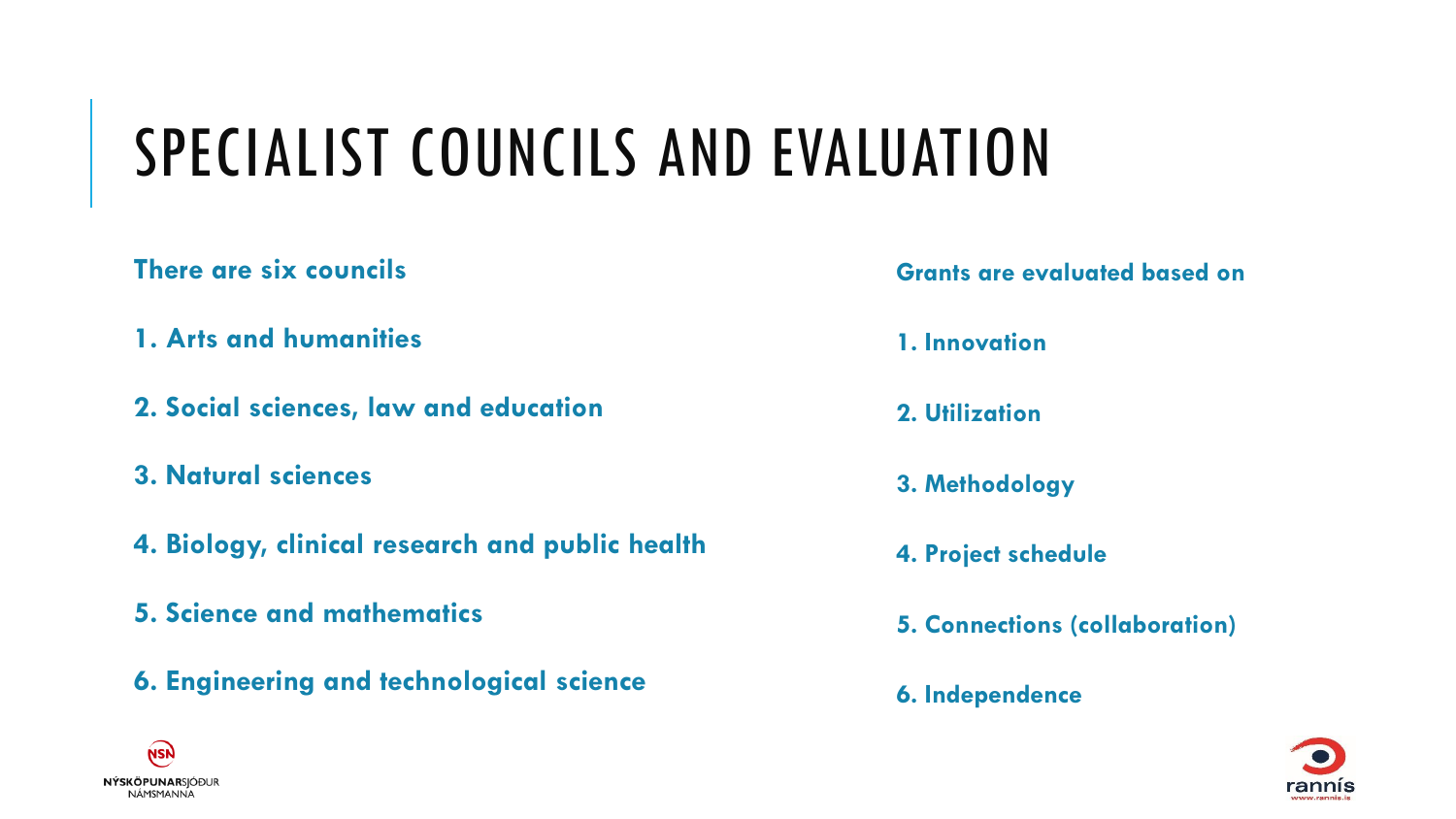SUCCESS RATE 2015-2021

In 2022, the fund administers 355 m.kr.



Competitive fund with an average 31% success rate

| Year | <b>Applications</b> | Projects supported | Ratio |
|------|---------------------|--------------------|-------|
| 2015 | 357                 | 72                 | 20,2% |
| 2016 | 254                 | 67                 | 26,4% |
| 2017 | 215                 | 68                 | 31,6% |
| 2018 | 171                 | 72                 | 42,1% |
| 2019 | 154                 | 59                 | 38,3% |
| 2020 | 1181                | 339                | 28,7% |
| 2021 | 642                 | 206                | 32,1% |



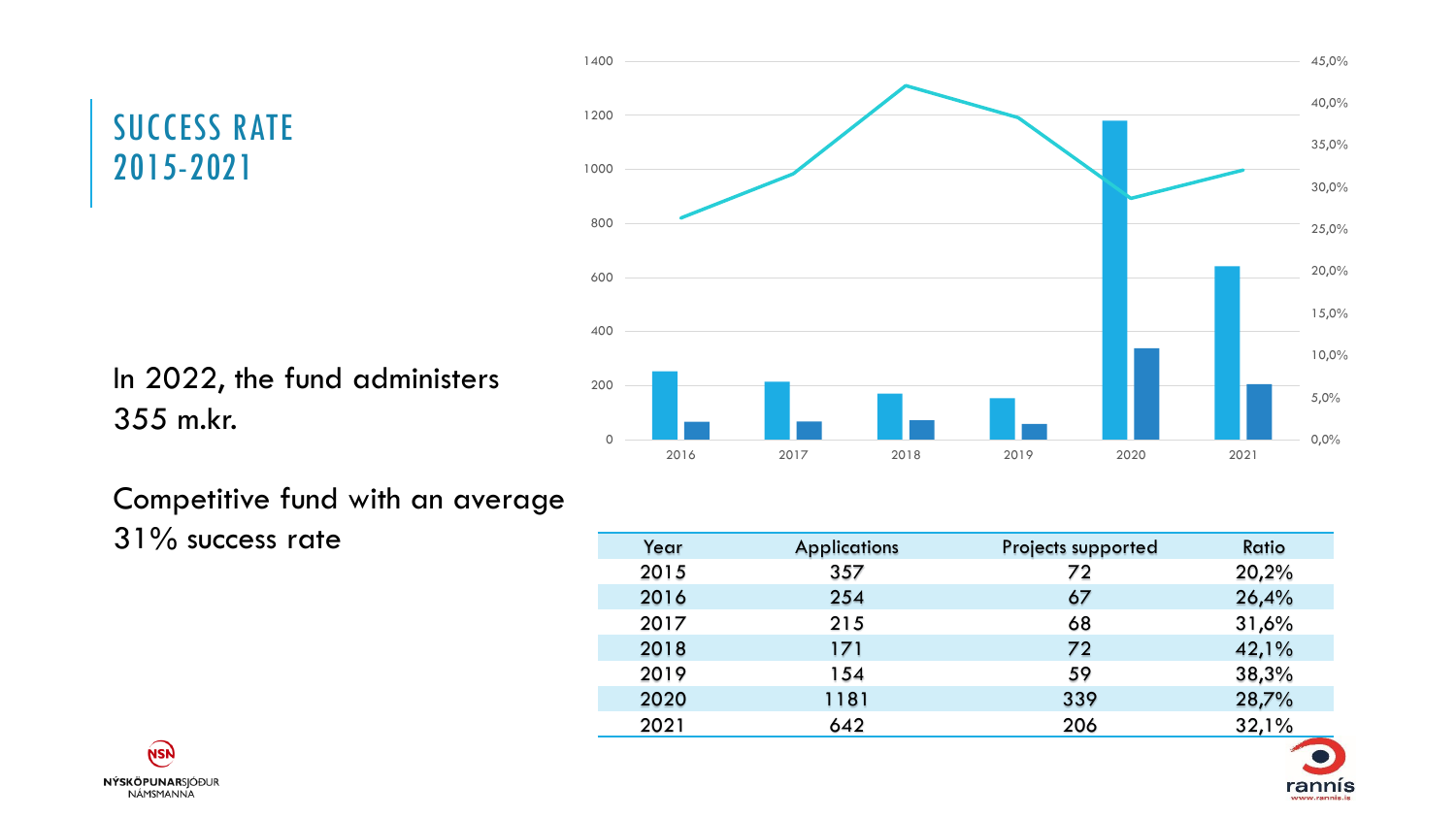#### ALLOCATION

Panel of experts read and evaluate applications based on an evaluation sheet. Applications are discussed in council meetings and at the end of the period they're ordered by quality

The list is consulted by the board

The fund's board takes a final decision on allocation

The application should be well made, clear and concise

Applications are turned in via the Icelandic Student Innovation Fund homepage



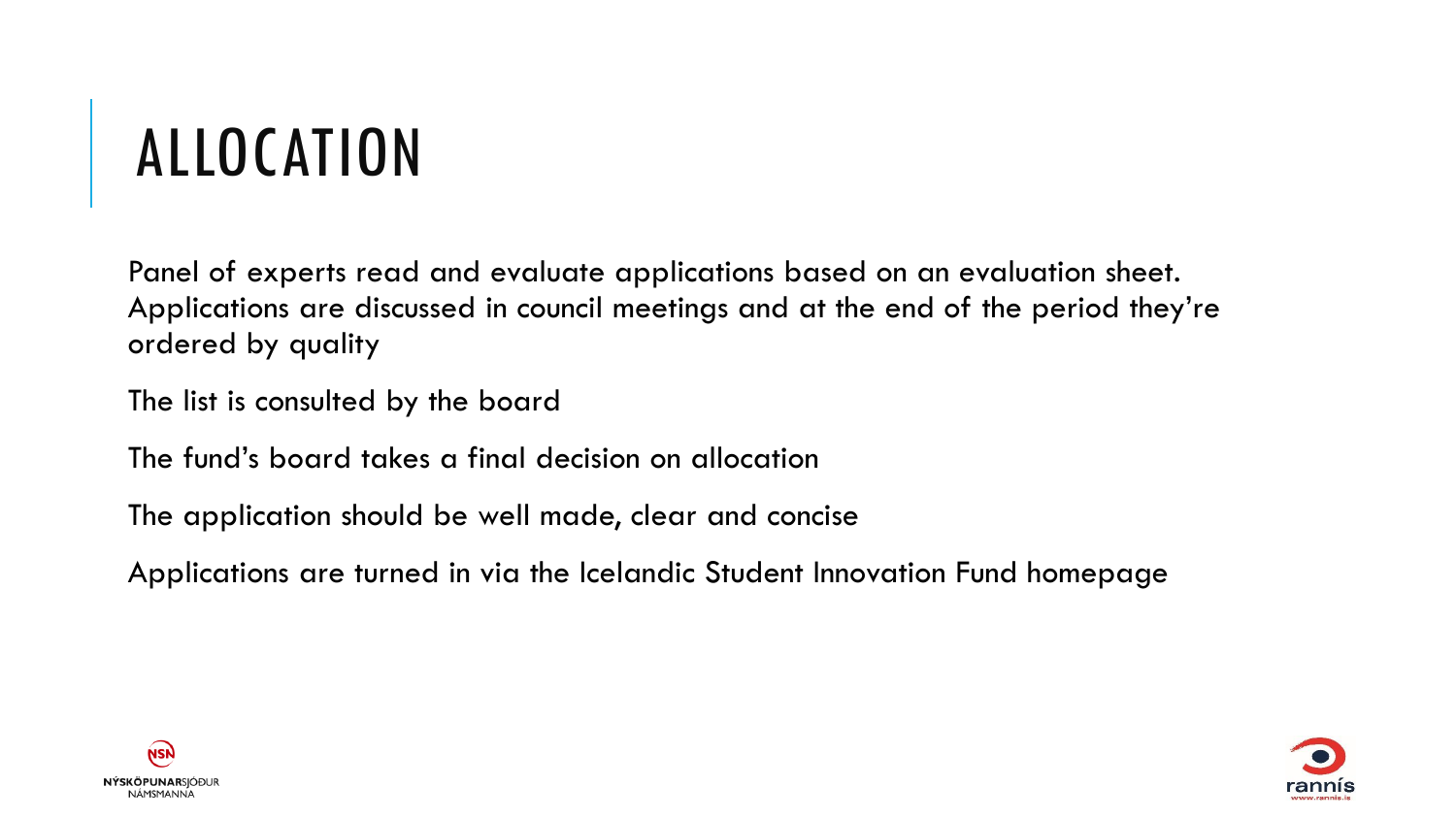#### APPLYING

Look at the [evaluation sheet](https://en.rannis.is/media/nyskopunarsjodur-namsmanna/Evaluation_form.pdf)

Who am I talking to? [Experts](https://en.rannis.is/funding/research/icelandic-student-innovation-fund/expert-panel-and-evaluation/) can be seen on the website

Read the questions well

Speak to your fellow students, teachers, friends and acquaintances

Don't do it at the last minute!



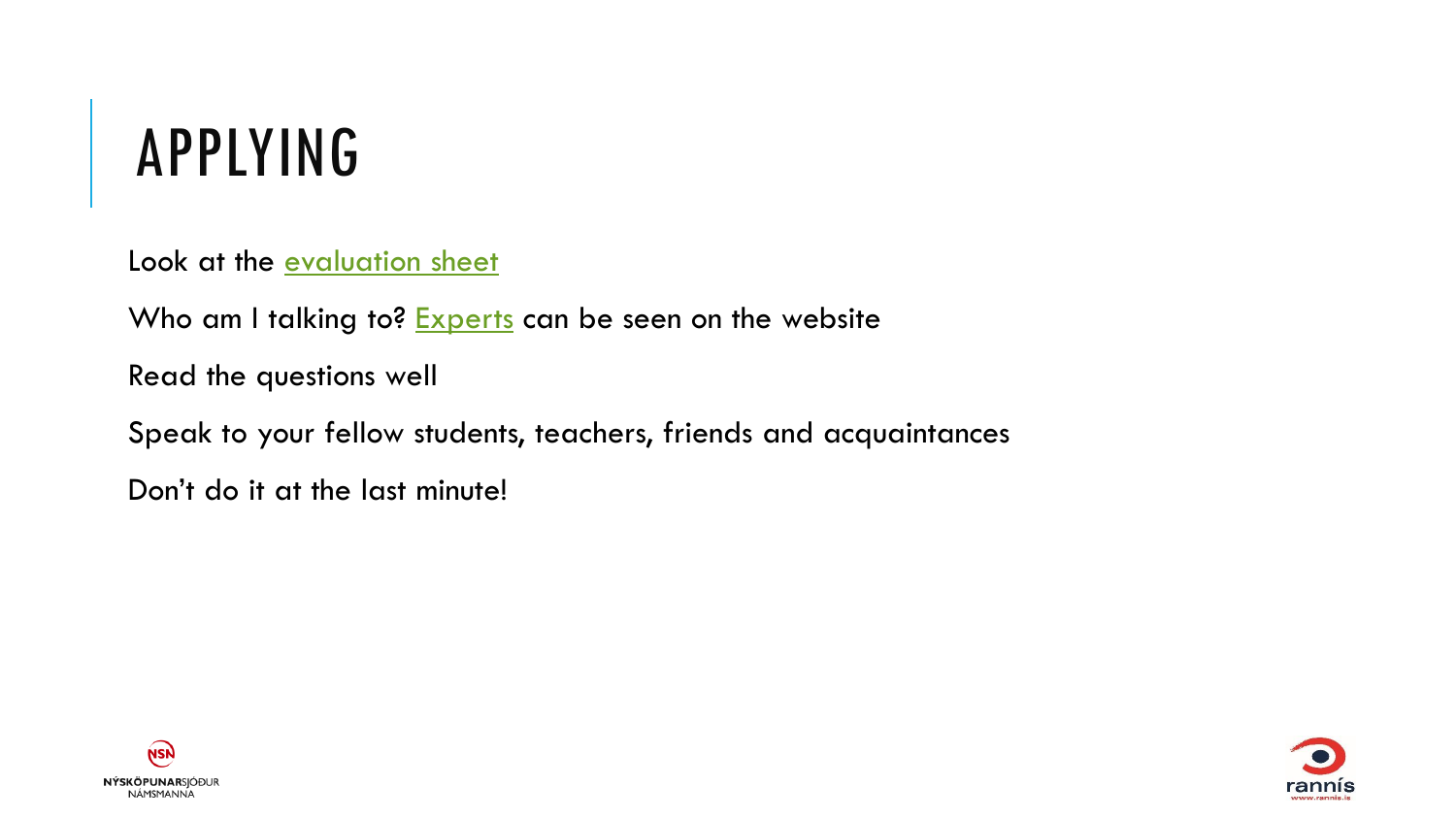## SUCCESS STORIES FROM **COMPANIES**



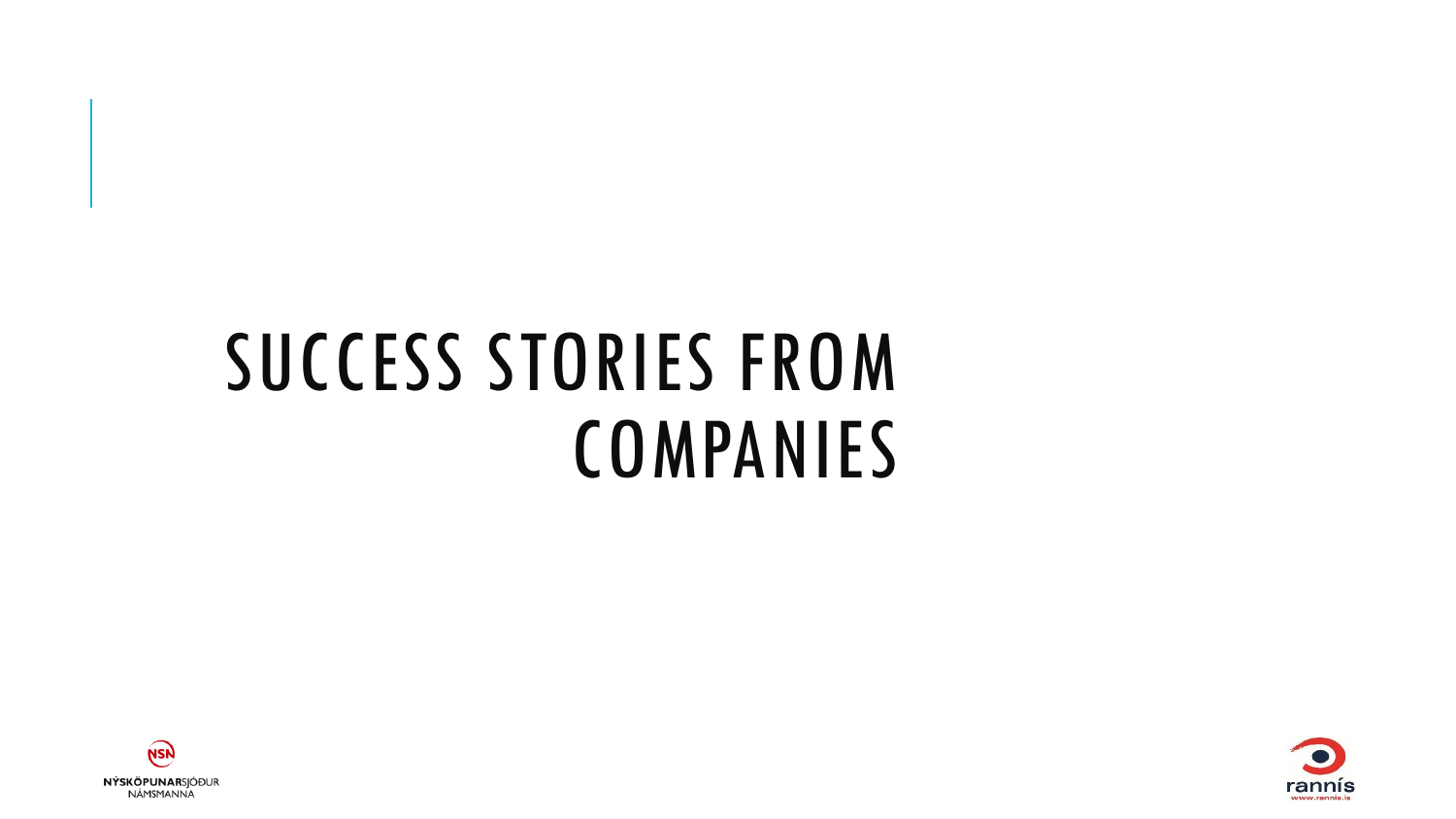#### NOX MEDICAL

Nox Medical has in recent years received NSN grants for 2-3 students to do a specific mutual project.

Students work independently but get good support in-house and turn in the project in the form of a report and code at the end of summer.

The NSN projects have been useful, students have gained valuable experience and some have been hired to the company afterwards.

The NSN application process is simple and accessible.

Having a clear and well-defined project is key.

A company can apply for specific individuals or students in general and get the right student via teachers or the students' intraweb.

Nox Medical students have presented their projects abroad and in Iceland and won prizes for them. The projects have later been useful in developing new products.

Students have often approached their projects in a novel and creative way and have enlivened morale with a fresh demeanor and ambition.





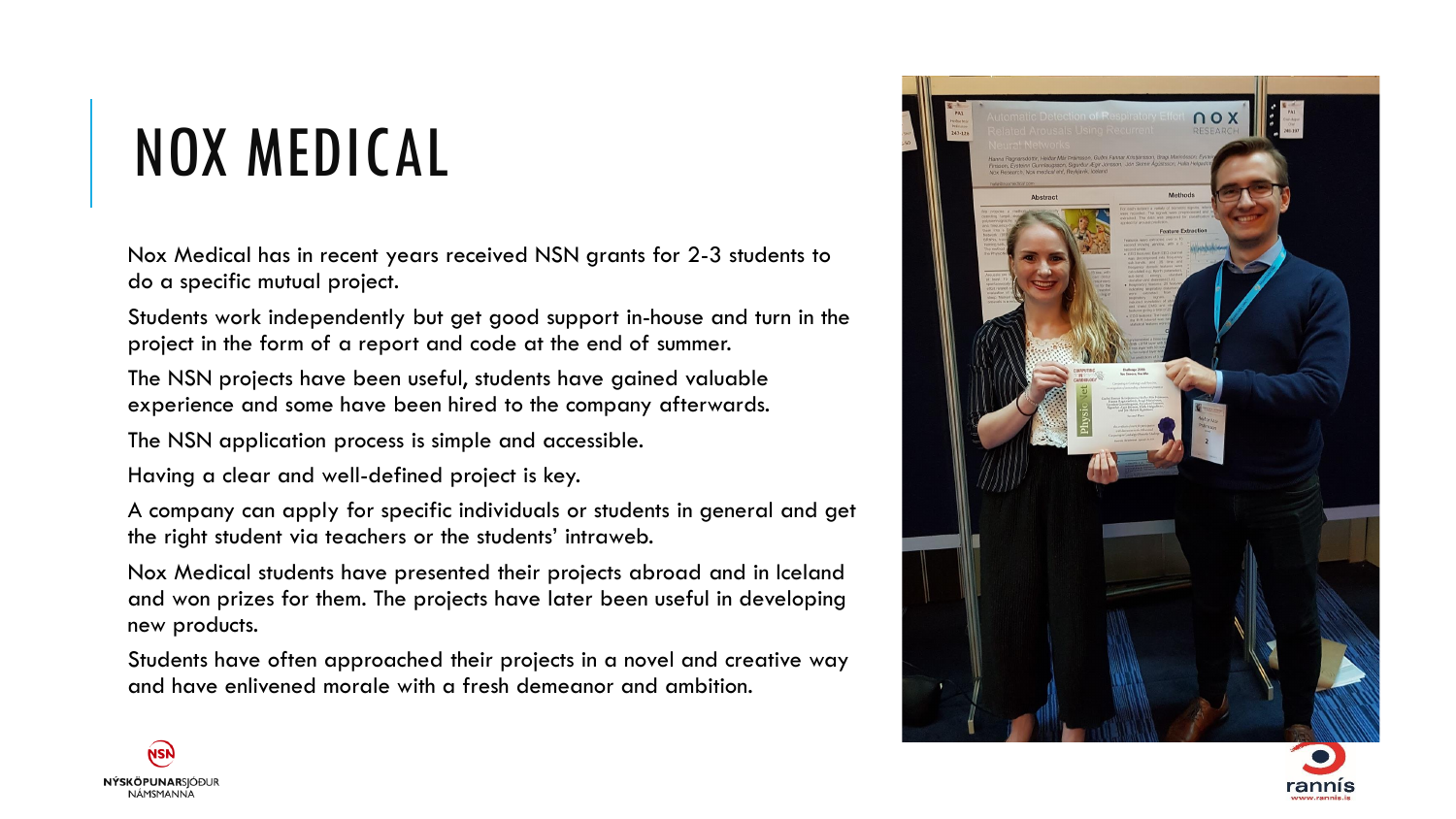

#### Nýsköpunarsjóður Námsmanna

We at Genki Instruments have gotten students via NSN the last two summers. When we applied we were cautiously optimistic and worried about the time it would take to bring the students up to speed and helping them.

The gains of these two summers have, however, been a pleasant surprise. Not only has the students' performance been greater than we dared to hope, but it has been interesting to get a fresh insight into Genki Instruments from new people. We recommend without reservations applying to the fund. We're taking on 4 new students this summer ourselves.